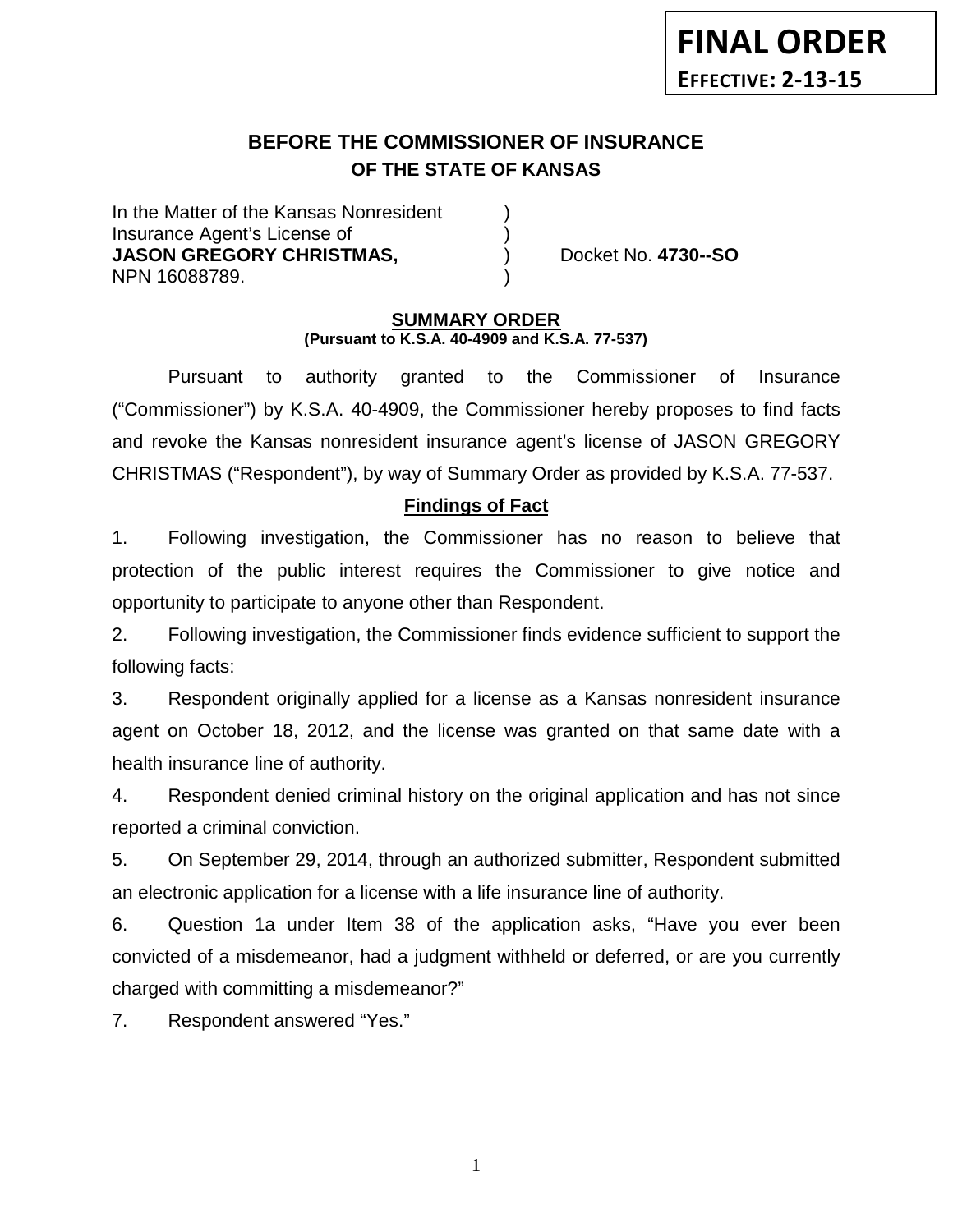8. For each "Yes" answer, the application requires the applicant to provide a statement explaining the circumstances of the offense and copies of the charging document and official document demonstrating resolution of the charges.

9. By email transmitted on September 29, 2014, to both his individual email address and his business email address, KID staff requested Respondent provide the additional materials required by the application.

10. By email transmitted to both addresses on October 28, 2014, KID staff again inquired about the documentation.

11. Respondent's legal and mailing address of record is 1640 E. Woodward Heights Blvd., Apt. C1, Hazel Park, MI 48030-1649, and Respondent's current application reflects the same residence and mailing address.

12. KID staff contacted Respondent by telephone on December 2, 2014, and he stated that he would fax the documentation.

13. To date, KID has not received the additional information required by the application.

14. By letter dated December 22, 2014, and mailed to Respondent at his address of record, counsel for KID summarized the foregoing facts and invited Respondent to reply if he disputed the statements of fact.

15. The letter was returned as undeliverable.

16. Respondent did not notify KID of a change of address within 30 days and has not notified KID of a change of address to date.

## **Applicable Law**

17. K.S.A. 40-4909(a) provides, in relevant part:

"The commissioner may deny, suspend, revoke or refuse renewal of any license issued under this act if the commissioner finds that the applicant or license holder has:

(1) Provided incorrect, misleading, incomplete or untrue information in the license application.

(2) Violated:

(A) Any provision of chapter 40 of the Kansas Statutes Annotated, and amendments thereto, or any rule and regulation promulgated thereunder;

. . . (6) Been convicted of a misdemeanor or felony. . . [and/or]

(8) Used any fraudulent, coercive, or dishonest practice, or demonstrated any incompetence, untrustworthiness or financial irresponsibility in the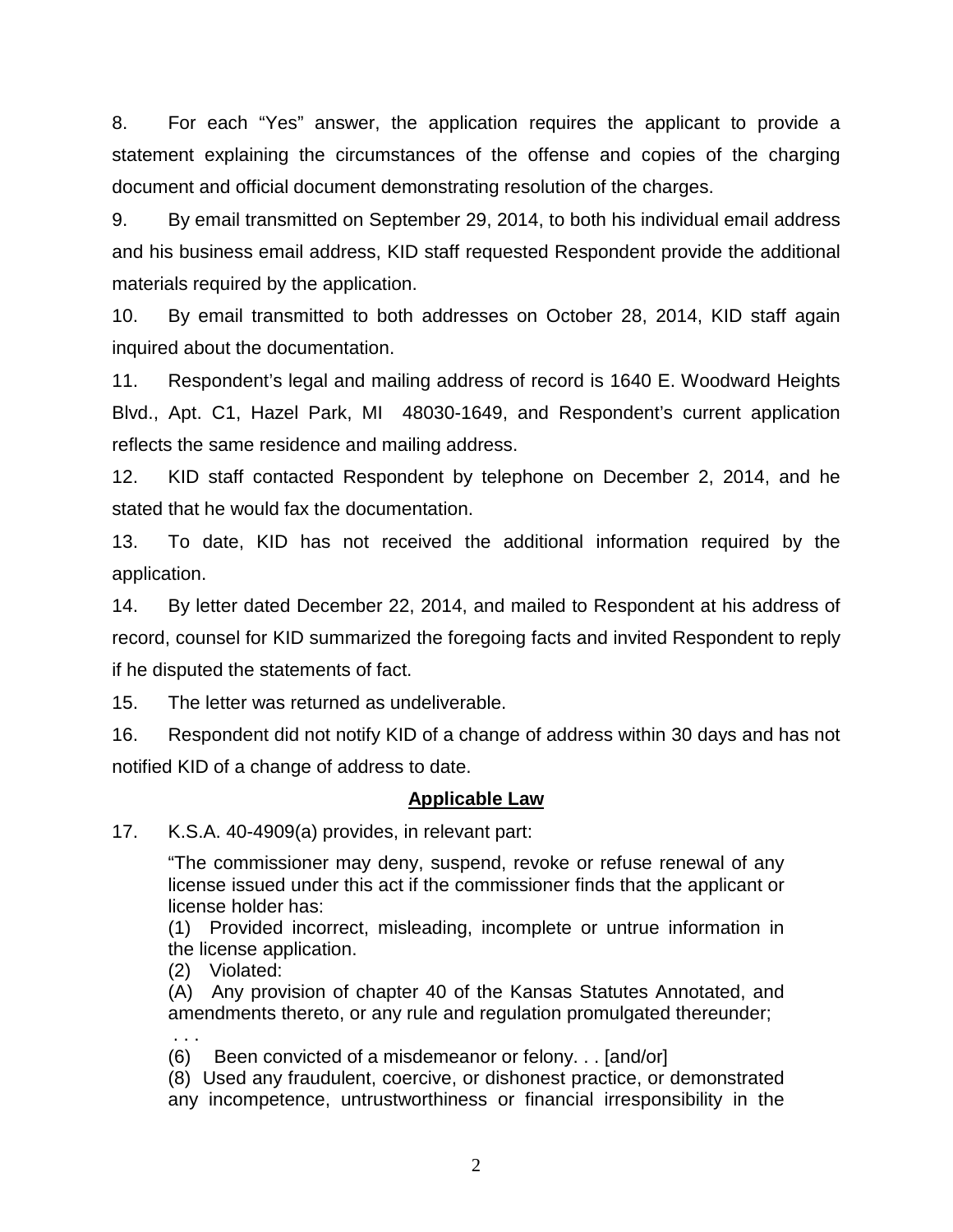conduct of business in this state or elsewhere." K.S.A. 2013 Supp. 40- 4909(a).

18. "Each person licensed in this state as an insurance agent shall report the following to the commissioner of insurance within 30 days of occurrence: (d)all details of any conviction of a misdemeanor or felony. . . . (f) each change in residence address." K.A.R. §40-7-9.

19. In addition, the Commissioner may revoke any license issued under the Insurance Agents Licensing Act if the Commissioner finds that the interests of the insurer or the insurable interests of the public are not properly served under such license. K.S.A. 2013 Supp. 40-4909(b).

20. A person whose license has been revoked or suspended may not be employed directly or indirectly by an insurance company and "may not perform any act toward the solicitation of or transaction of" insurance business in Kansas. K.S.A. 2013 Supp. 40- 4909(g).

21. "Any action taken under this section which affects any license or imposes any administrative penalty shall be taken only after notice and an opportunity for hearing conducted in accordance with the provisions of the Kansas administrative procedures act." K.S.A. 2013 Supp. 40-4909(c).

#### **Conclusions of Law**

22. The Commissioner concludes that service of Respondent at Respondent's address of record provides constructive notice of the proposed action, and Respondent's failure to maintain a current address in KID records acts as a waiver of his right to actual notice.

23. The Commissioner thus has jurisdiction over Respondent as well as the subject matter of this proceeding, and such proceeding is held in the public interest.

24. The Commissioner finds that Respondent's current application may be denied pursuant to K.S.A. 40-4909(a)(1) because Respondent has failed to provide information required by the application.

25. The Commissioner finds that Respondent's existing license may be revoked pursuant to K.S.A. 40-4909(a)(2)(A) because Respondent violated K.A.R. §40-7-9(f) by failing to report a change of address within 30 days.

3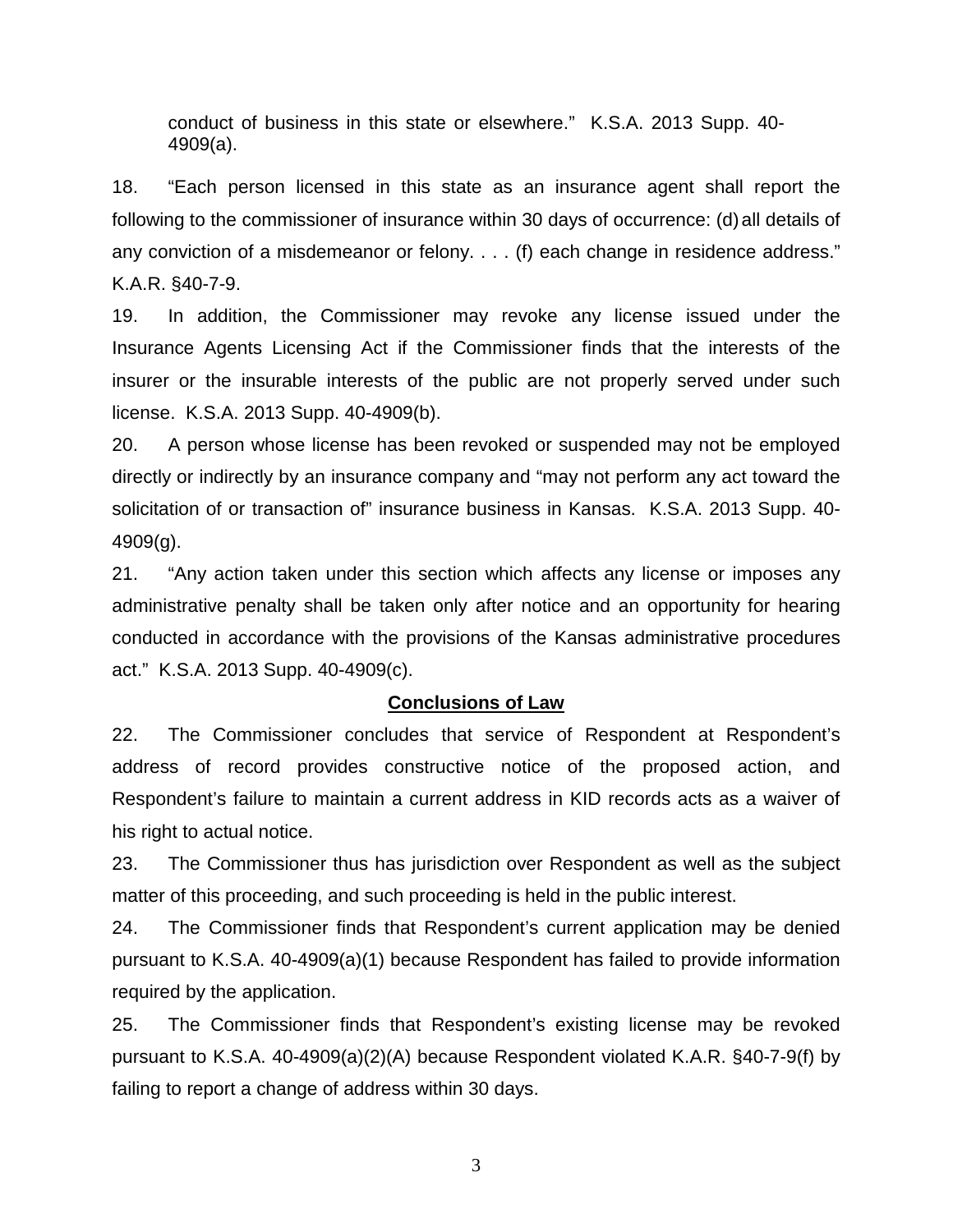26. The Commissioner finds that Respondent's "yes" answer, failure to provide the details of his criminal history, and the passage of time since the application lead to a reasonable inference that Respondent has a material misdemeanor conviction, and thus concludes Respondent's license may be revoked pursuant to K.S.A. 40-4909(a)(6).

27. The Commissioner finds Respondent's license may be revoked pursuant to K.S.A. 40-4909(a)(8) because Respondent has demonstrated a lack of trustworthiness in business by promising but failing repeatedly to supply information necessary to complete his application.

28. Finally, the Commissioner concludes that Respondent's license may be revoked pursuant to K.S.A. 40-4909(b) because it is not serving the interests of insurers or the insurable interests of the public.

29. Based on the facts and circumstances set forth herein, it appears that the use of summary proceedings in this matter is appropriate, in accordance with the provisions set forth in K.S.A. 77-537(a), in that the use of summary proceedings does not violate any provision of the law, the protection of the public interest does not require the KID to give notice and opportunity to participate to persons other than Respondent, and after investigation, KID believes in good faith that the allegations will be supported to the applicable standard of proof.

#### **Policy to be Served**

Before issuing an insurance agent license, the Commissioner must determine that the applicant is qualified and has not committed any act that would be grounds for denial, suspension, or revocation. K.S.A. 40-4905(b). Further, the Commissioner may revoke any license issued under the Insurance Agents Licensing Act if the Commissioner finds that the interests of the insurer or the insurable interests of the public are not properly served under the license. The following action is appropriate to promote the security and integrity of the insurance business and protect insurance consumers by licensing, or continuing to license, persons or entities to sell, solicit, or negotiate insurance in the State of Kansas only if their conduct indicates they are both qualified and trustworthy.

4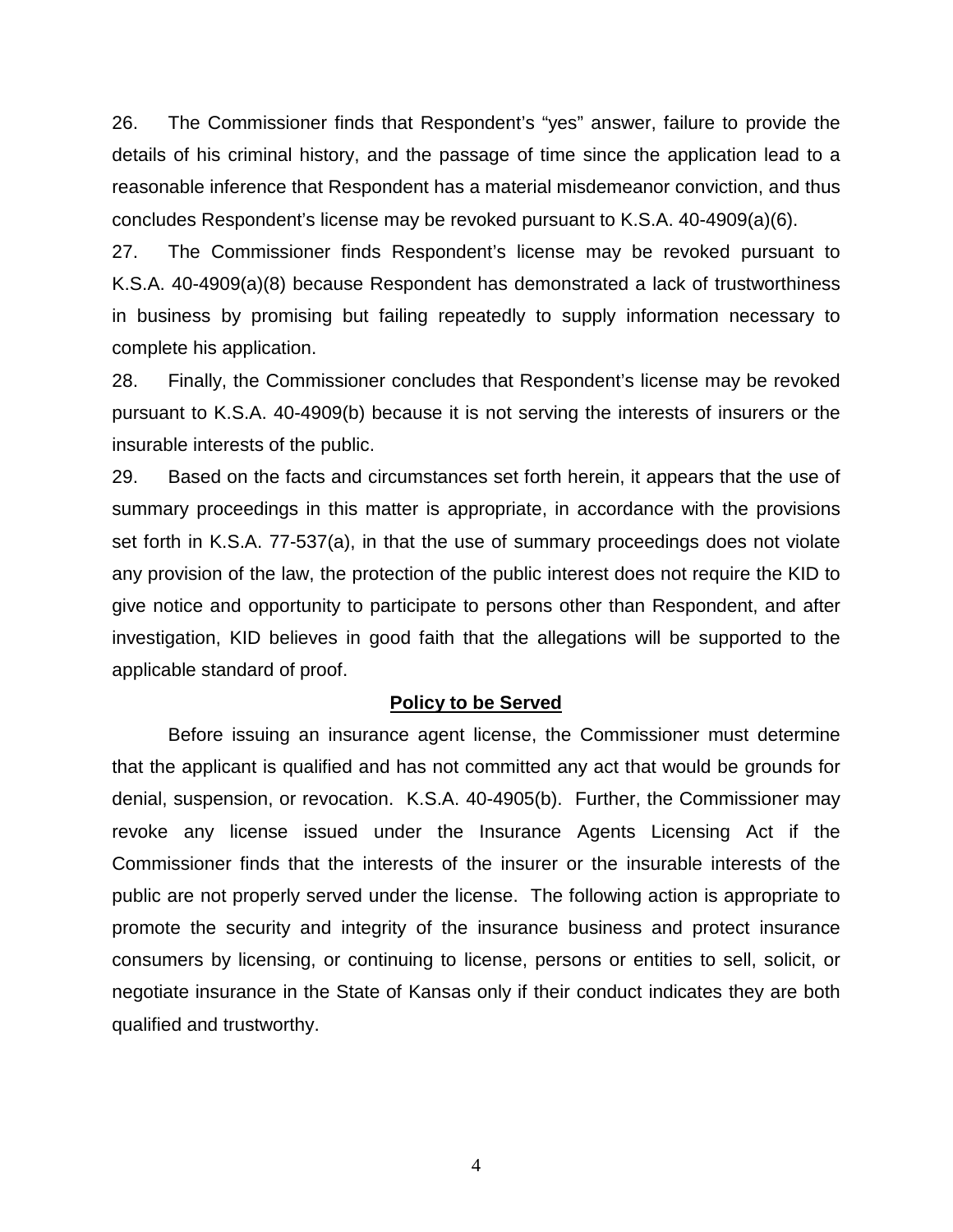**THE COMMISSIONER OF INSURANCE THEREFORE ORDERS** that the Kansas nonresident insurance agent's license of **JASON GREGORY CHRISTMAS** is hereby **REVOKED**, and **JASON GREGORY CHRISTMAS** shall **CEASE and DESIST** from the sale, solicitation, or negotiation of insurance, doing any act toward the sale, solicitation, or negotiation of insurance, and/or receiving compensation deriving from the sale, solicitation, or negotiation of insurance in Kansas or on Kansas risks through business conducted on and after the effective date of this order.

**It is further ordered,** pursuant to KSA 77-415(b)(2)(A), that this order is designated by KID as precedent.

**IT IS SO ORDERED THIS \_\_26th\_\_ DAY OF JANUARY 2015, IN THE CITY OF TOPEKA, COUNTY OF SHAWNEE, STATE OF KANSAS.**



\_/s/ Ken Selzer\_\_\_\_\_\_\_\_\_\_\_\_\_\_\_\_\_\_\_\_ Ken Selzer, CPA Commissioner of Insurance

BY:

\_/s/ Diane Minear\_\_\_\_\_\_\_\_\_\_\_\_\_\_\_\_\_ Diane Minear Interim General Counsel